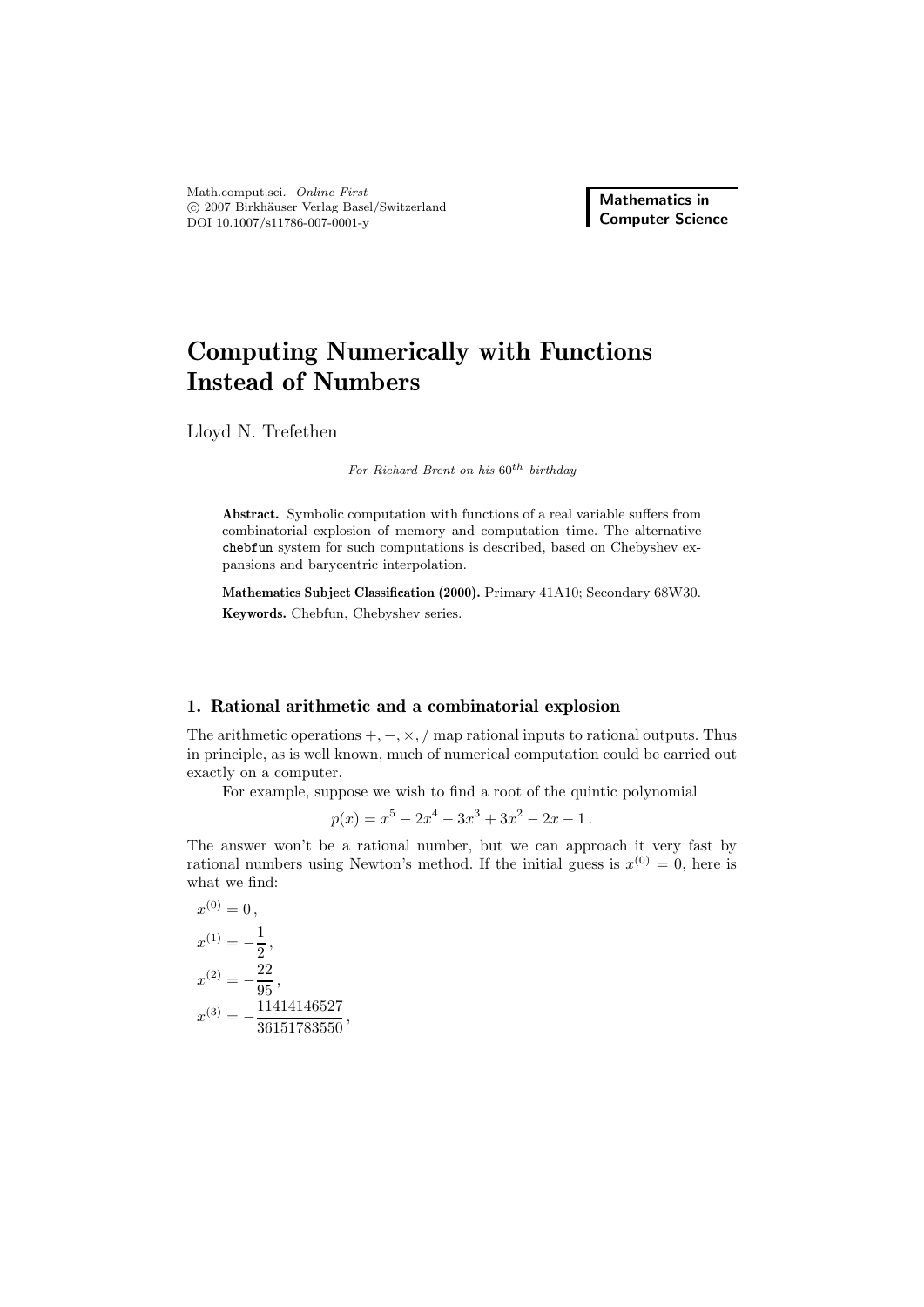2 L. N. Trefethen Math.comput.sci.

$$
x^{(4)} = -\frac{43711566319307638440325676490949986758792998960085536}{138634332790087616118408127558389003321268966090918625}, \\ x^{(5)} = -\frac{724391479176820176118408127558389003321268966090918625}{229746023731575873339908166643200351477598472080108862606687478324948875098845198224797}, \\ x^{(5)} = -\frac{7243914791768201712129013818789259730350038836006687478324948875098845198224797}{22882064184585670017703551996316651611596343634562735299921308664663139405767412052875538}{5822884471808467981536221268972260935865495325922377692991768547894449519518216876316931}{20124064248430063882123545361051966876748066874148005355642107851077541256} \cdot
$$

There is a problem here! As approximations to an exact root of  $p$ , these rational numbers are accurate to approximately 0, 0, 1, 3, 6, and 12 digits, respectively; the number of good digits doubles at each step thanks to the quadratic convergence of Newton's method. Yet the lengths of the numerators are 1, 1, 2, 10, 53, and 265 digits, expanding by a factor of about 5 at each step since the degree of  $p$  is 5. After three more steps we will have an answer  $x^{(8)}$  accurate to 100 digits, but represented by numerator and denominator each about 33125 digits long, and storing it will require 66 kilobytes. If we were so foolish as to try to take 20 steps of Newton's method, we would need 16 terabytes to store the result.

This difficulty is a familiar one. Rational computations, like symbolic computations in general, have a way of expanding exponentially. If nothing is done to counter this effect, computations grind to a halt because of excessive demands on computing time and memory.

#### **2. Floating-point arithmetic**

It is in this context that I would like to consider floating-point arithmetic. As is well known, this is the idea of representing numbers on computers by, for example (in the IEEE double precision standard), 64-bit binary words containing 53 bits ( $\approx 16$ ) digits) for a fraction and 11 for an exponent. Konrad Zuse invented floating-point arithmetic in Germany before and during World War II, and the idea was developed by IBM and other manufacturers a few years later. The IEEE standardization came in the mid-1980s.

There are two aspects to floating-point technology: a *representation* of real (and complex) numbers via a subset of the rationals, and a prescription for *rounded arithmetic*. These principles combine to stop the combinatorial explosion. Thus for example, if two 53-bit numbers are multiplied, the result would typically require about 106 bits to be represented exactly. Instead of accepting this, we round the result down to 53 bits again. More generally, most floating-point arithmetic systems adhere to the following principle: when an operation  $+,-, \times, /$  is performed on two floating-point numbers, the output should be the exactly correct result rounded to the nearest floating-point number. This implies that every floating-point operation is exact except for a small relative error:

computed 
$$
(x * y) = (x * y)(1 + \varepsilon), \quad |\varepsilon| \le \varepsilon_{\text{machine}}.
$$
 (2.1)

Here  $*$  denotes one of the operations  $+,- \times$ ,  $\lambda$ , and we are ignoring the possibilities of underflow or overflow. The IEEE double precision value of "machine epsilon" is  $\varepsilon_{\text{machine}} = 2^{-53} \approx 1.1 \times 10^{-16}$  [11].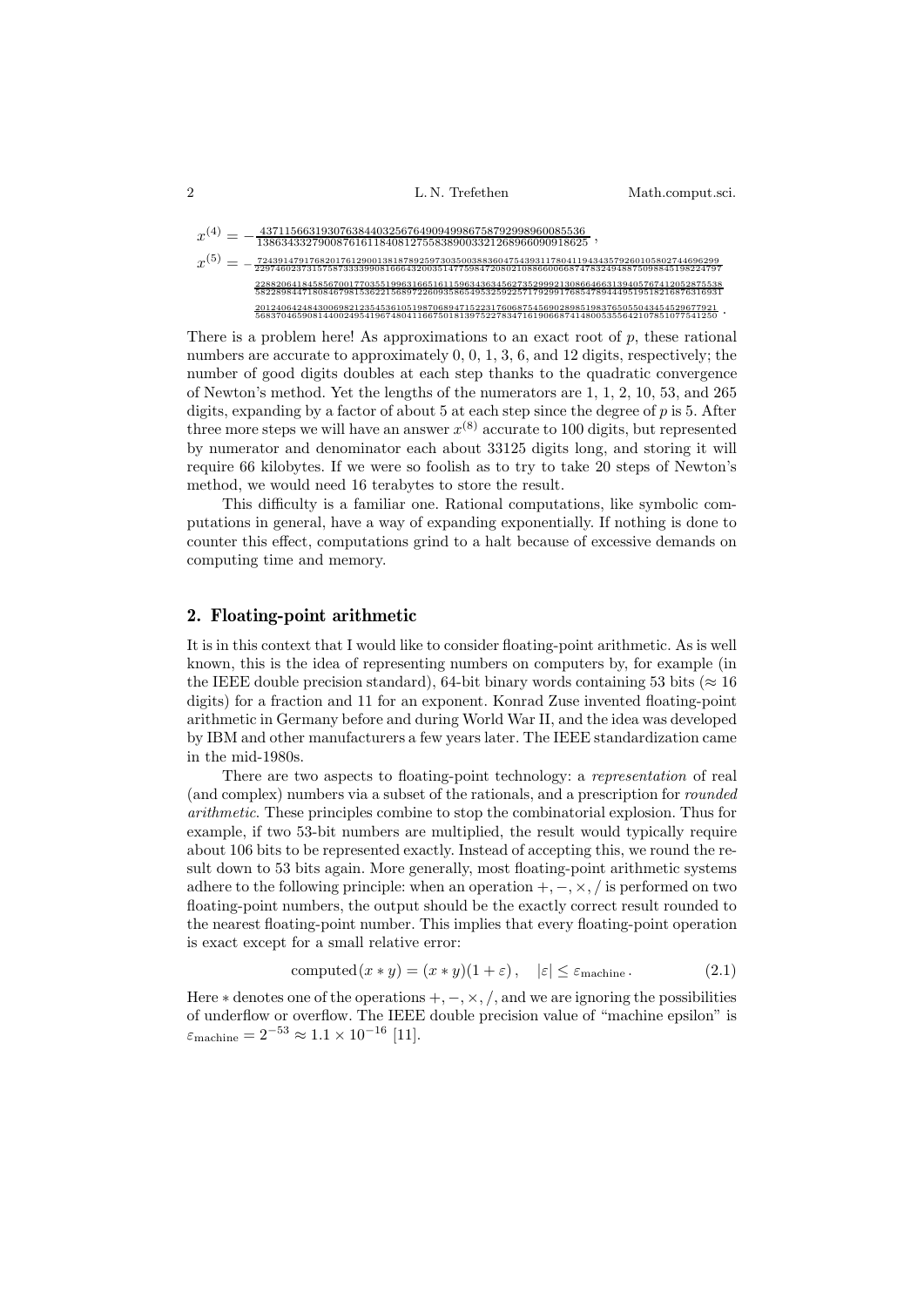Equation (2.1) implies an important corollary:

computed 
$$
(x * y) = \tilde{x} * \tilde{y}, \quad \frac{|x - \tilde{x}|}{|x|}, \frac{|y - \tilde{y}|}{|y|} \le \varepsilon_{\text{machine}}.
$$
 (2.2)

Thus each of the fundamental operations is *backward stable*, delivering the exactly correct result for inputs that are slightly perturbed in a relative sense. The same conclusion often holds for good implementations of other fundamental operations, often unary instead of binary, such as  $\sqrt{\ }$ , exp, or sin.

Floating-point arithmetic is not generally regarded as one of science's sexier topics. A widespread view is that it is an ugly though necessary engineering compromise. We can't do real arithmetic honestly, the idea goes, so we cheat a bit—unfortunate, but unavoidable, or as some have called it, a "Faustian bargain". In abandoning exact computation we sell our souls, and in return we get some numbers.

I think one can take a more positive view. Floating-point arithmetic is an *algorithm*, no less than a general procedure for containing the combinatorial explosion. Consider the Newton iteration again, but now carried out in IEEE 16-digit arithmetic:

$$
x^{(0)} = 0.000000000000000, \nx^{(1)} = -0.500000000000000, \nx^{(2)} = -0.33684210526316, \nx^{(3)} = -0.31572844839629, \nx^{(4)} = -0.31530116270328, \nx^{(5)} = -0.31530098645936, \nx^{(6)} = -0.31530098645933, \nx^{(7)} = -0.31530098645933, \nx^{(8)} = -0.31530098645933.
$$

It's the same process as before, less startling without the exponential explosion but far more useful. Incidentally, though the numbers above are printed in decimal, what is really going on in the computer is binary. The exact value at the end, for example, is not the decimal number printed but

x(8) = −0.01010000101101111001000011000001001111010100011110001 binary .

Abstractly speaking, whenever we compute with rational numbers, we might proceed like this:

*Compute an exact result, then round it to a certain number of bits.*

The problem is that the exact result is often exponentially lengthy. Floating-point arithmetic represents an alternative idea:

*Round the computation at every step, not just at the end.*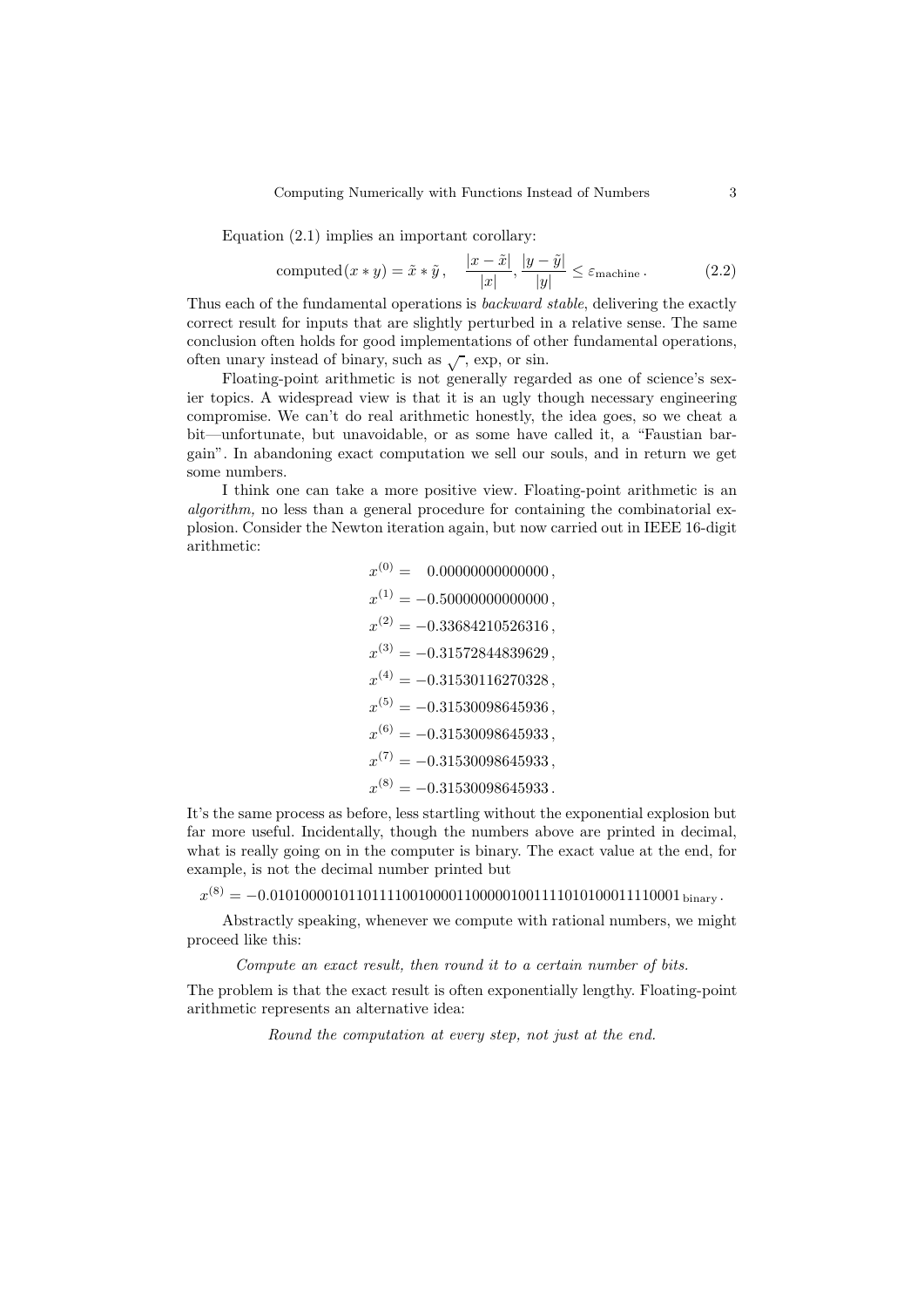This strategy has proved overwhelmingly successful. At a stroke, combinatorial explosion ceases to be an issue. Moreover, so long as the computation is not numerically unstable in a sense understood thoroughly by numerical analysts, the final result will be accurate. This is what one observes in practice and it is also the rigorous conclusion of theoretical analysis of thousands of algorithms investigated by generations of numerical analysts [8].

If there is a single essential reason for this good behavior, it is the phenomenon of backward stability, encapsulated for a single operation  $*$  in the condition  $(2)$ . More broadly, backward stability is the property that the solution obtained at the end of a floating-point computation is the exactly (or nearly exactly) correct solution for slightly perturbed data. This is a subtle and powerful idea, and it takes some getting used to. If a system obeys condition (2) but no more, then a subtraction of two nearly equal numbers  $x$  and  $y$ , for example, might yield a result that doesn't even have the right sign. This may seem bizarre, and in fact, computers that adhere to the stronger condition (1) will not produce this sign anomaly in a single subtraction. They may do so in a sequence of several operations, however. It is a well established principle in numerical analysis that although backward stability is not all one might wish for ideally, it is both realistic to achieve and powerful enough to guarantee accuracy of the ultimate solution in a wide range of computations. It is the "right" model for much of practical numerical computation. The definitive reference on these matters is Higham's *Accuracy and Stability of Numerical Algorithms* [8]; in earlier decades the key references were the two books by Wilkinson [14, 15].

The ideas we have been discussing are the basis of the whole field of computational science and played a part in the development of almost all the technology that surrounds us. Jet planes, mobile phones, automobiles and office buildings are all designed with floating-point arithmetic.

#### **3. The chebfun system**

My former student Zachary Battles and I have implemented a system whose aim is to extend these ideas from numbers to functions [1–3]. Specifically, our system works with smooth real or complex functions defined on [−1, 1]. An object of this kind in our representation is called a *chebfun*. If f and g are chebfuns, we can perform operations on them such as  $+,-, \times, /$ , as well as other operations like exp or sin. (For  $f/g$ , it is assumed that g is bounded away from 0.) The intention is not that such computations will be exact. Instead the aim is to achieve the analogue of (2.2),

computed
$$
(f * g) = \tilde{f} * \tilde{g}, \quad \frac{\|f - \tilde{f}\|}{\|f\|}, \frac{\|g - \tilde{g}\|}{\|g\|} \le C\varepsilon_{\text{machine}}
$$
 (3.1)

(again ignoring underflow and overflow), where  $C$  is a small constant, with a similar property for unary operations. Here  $\|\cdot\|$  is a suitable norm such as  $\|\cdot\|_{\infty}$ . Thus the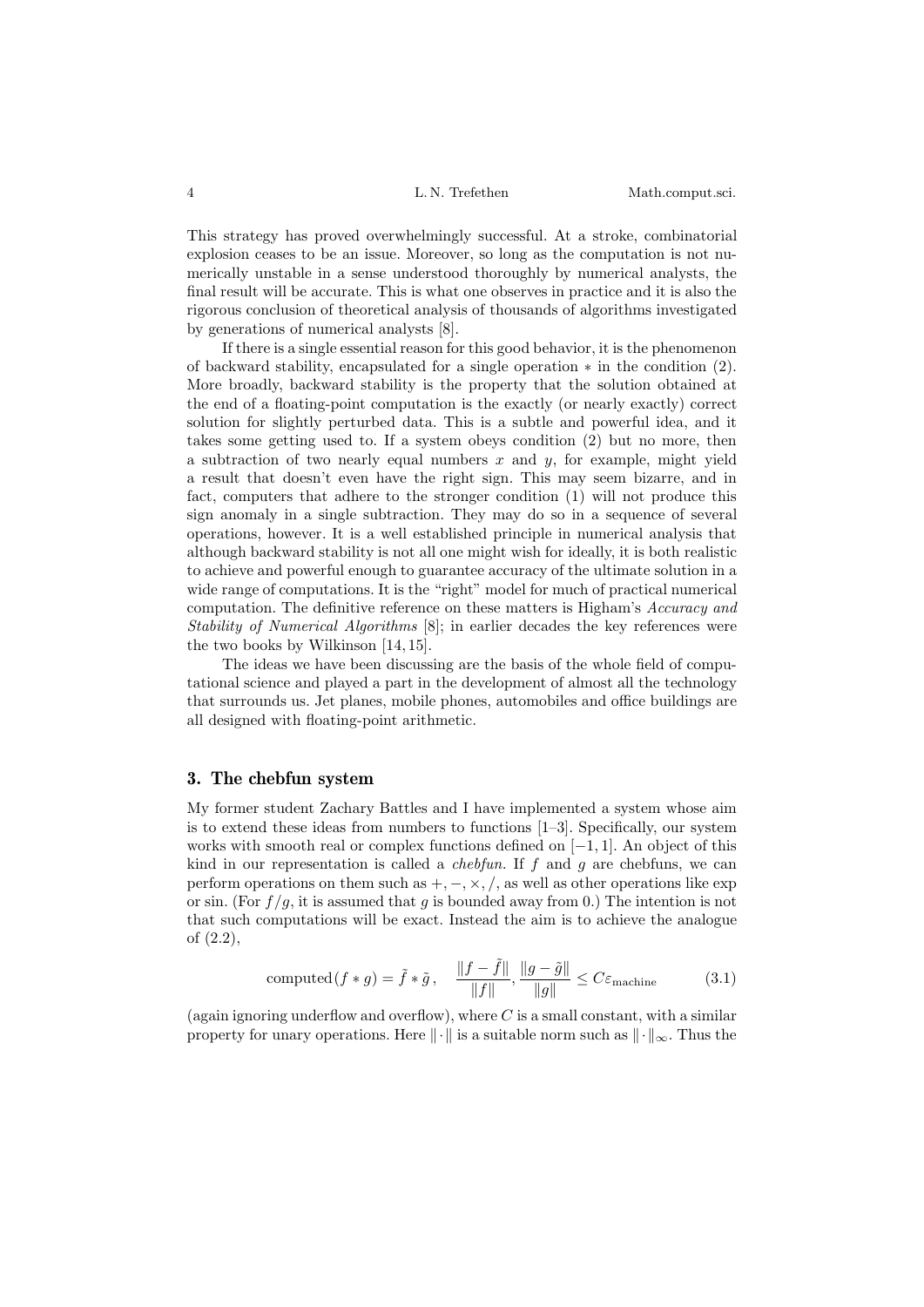aim of the chebfun system is *normwise backward stable computation of functions.* We shall say more about the significance of  $(3.1)$  in §5.

The chebfun system is a class implemented in the language MATLAB. MAT-LAB is object-oriented, enabling programmers to overload standard operations such as  $+$ ,  $-$ ,  $\times$ ,  $/$ , sin, and exp with appropriate alternatives. The operators defined for chebfuns are as follows:

| abs        | display  | ldivide  | ne      | real     | sum       |
|------------|----------|----------|---------|----------|-----------|
| angle      | end      | length   | norm    | rescale  | svd       |
| chebfun    | eq       | log      | null    | roots    | tan       |
| chebpoly   | erf      | log10    | pinv    | semilogy | tanh      |
| cond       | erfc     | log2     | plot    | sign     | times     |
| conj       | erfcx    | max      | plus    | sin      | transpose |
| cos        | erfiny   | mean     | poly    | sinh     | uminus    |
| cosh       | exp      | min      | power   | size     | uplus     |
| ctranspose | horzcat  | minus    | prod    | sqrt     | var       |
| cumprod    | imag     | mldivide | qr      | std      | vertcat   |
| cumsum     | introots | mrdivide | rank    | subsasgn |           |
| diff       | isempty  | mtimes   | rdivide | subsref  |           |

All of these are standard MATLAB commands except chebpoly, introots, and the chebfun constructor itself. In MATLAB, such commands apply to discrete vectors, or sometimes matrices, but in the chebfun system, they perform operations on chebfuns. Thus for example  $\log(f)$  and  $\sinh(f)$  deliver the logarithm and the hyperbolic sine of a chebfun f, respectively. More interestingly,  $\text{sum}(f)$  produces the definite integral of f from  $-1$  to 1 (a scalar), the analogue for continuous functions of the sum of entries of a vector. Similarly, cumsum $(f)$  produces the indefinite integral of f (a chebfun), and  $introots(f)$  finds its roots in the interval  $[-1, 1]$  (a vector of length equal to the number of roots, if any).

Mathematically, the basis of the system is Chebyshev expansions. Let  $T_i$ denote the Chebyshev polynomial of degree j,  $T_i(x) = \cos(j \cos^{-1} x)$ , which equioscillates between  $j + 1$  extrema  $\pm 1$  on  $[-1, 1]$ . The Chebyshev series for any Hölder continuous  $f \in C[-1,1]$  is defined by [10, 12]

$$
f(x) = \sum_{j=0}^{\infty} a_j T_j(x), \qquad a_j = \frac{2}{\pi} \int_{-1}^{1} \frac{f(x) T_j(x)}{\sqrt{1 - x^2}} dx,
$$
 (3.2)

where the prime indicates that the term with  $j = 0$  is multiplied by 1/2. (These formulas can be derived from the transplantation to  $x = \cos \theta$  of the Fourier series for the  $2\pi$ -periodic even function  $f(\cos \theta)$ .) The chebfun system could have been built on storing and manipulating coefficients  $\{a_i\}$  for such expansions. As it happens, it is built on the equivalent information of samples of f at *Chebyshev points*,

$$
x_j = \cos \frac{j\pi}{n}, \quad 0 \le j \le n;
$$
\n(3.3)

we go back and forth to the representation (3.2) where convenient by means of the Fast Fourier Transform (FFT). Each chebfun has a fixed finite  $n$  chosen to be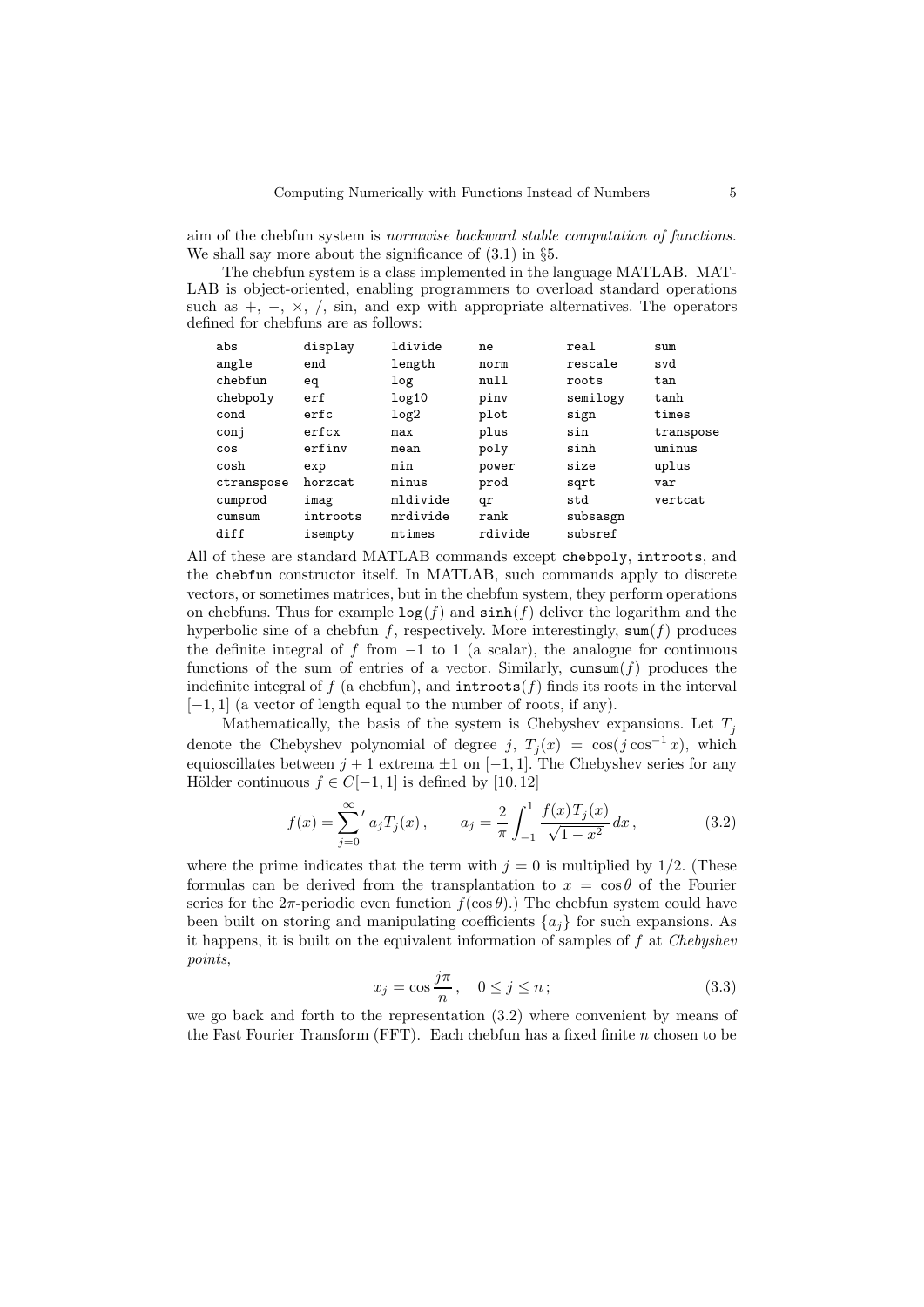"sufficiently large." Given data  $f_j = f(x_j)$  at the Chebyshev points (3.3), other values are determined by Salzer's *barycentric interpolation formula,*

$$
f(x) = \sum_{j=0}^{n} \frac{w_j}{x - x_j} f_j / \sum_{j=0}^{n} \frac{w_j}{x - x_j},
$$
\n(3.4)

where the weights  $\{w_i\}$  are defined by

$$
w_j = (-1)^j \delta_j
$$
,  $\delta_j = \begin{cases} 1/2, & j = 0 \text{ or } j = n, \\ 1, & \text{otherwise.} \end{cases}$  (3.5)

This method is known to be numerically stable [9].

If f is analytic on  $[-1, 1]$ , its Chebsyhev coefficients  $\{a_i\}$  decrease exponentially. If f is not analytic but still several times differentiable, they decrease at an algebraic rate determined by the number of derivatives. It is these properties of rapid convergence that the chebfun system exploits to be a practical computational tool. Suppose a chebfun is to be constructed, for example by the constructor statement

$$
f = \text{chebfun}('sin(x))'
$$

What happens when this command is executed is that the system performs adaptive calculations to determine what degree of polynomial approximation is needed to represent  $sin(x)$  to about 15 digits of accuracy. The answer in this case turns out to be 13, so that our 15-digit approximation is actually

$$
f(x) = 0.88010117148987x - 0.03912670796534x^{3} + 0.00049951546042x^{5}
$$
  
- 0.00000300465163x<sup>7</sup> + 0.000000001049850x<sup>9</sup> - 0.00000000002396x<sup>11</sup>  
+ 0.00000000000004x<sup>13</sup>.

This is a rather short chebfun; more typically the length might be 50 or 200. For example,  $f = \text{chebfun}('sin(50*x)')$  gives a chebfun of length 143, and f = chebfun('exp(1./x.^2)') gives a chebfun of length 198.

Having settled on representing functions by Chebyshev expansions and interpolants, we next face the question of how to implement mathematical operations such as those summarized in the list of commands below (3.1). This is a very interesting matter, and details of the various algorithms used in the chebfun system can be found in [1] and [2]. For example, the integral of sum is calculated using the FFT, a process equivalent to Clenshaw–Curtis quadrature [7]; zeros of chebfuns are found by roots by a recursive subdivision of the interval combined with eigenvalue computations for Chebyshev companion matrices [5, 6]; and global maxima and minima are located by max and min by first finding zeros of the derivative. All these computations are fast and accurate even when the underlying polynomial representations have orders in the thousands.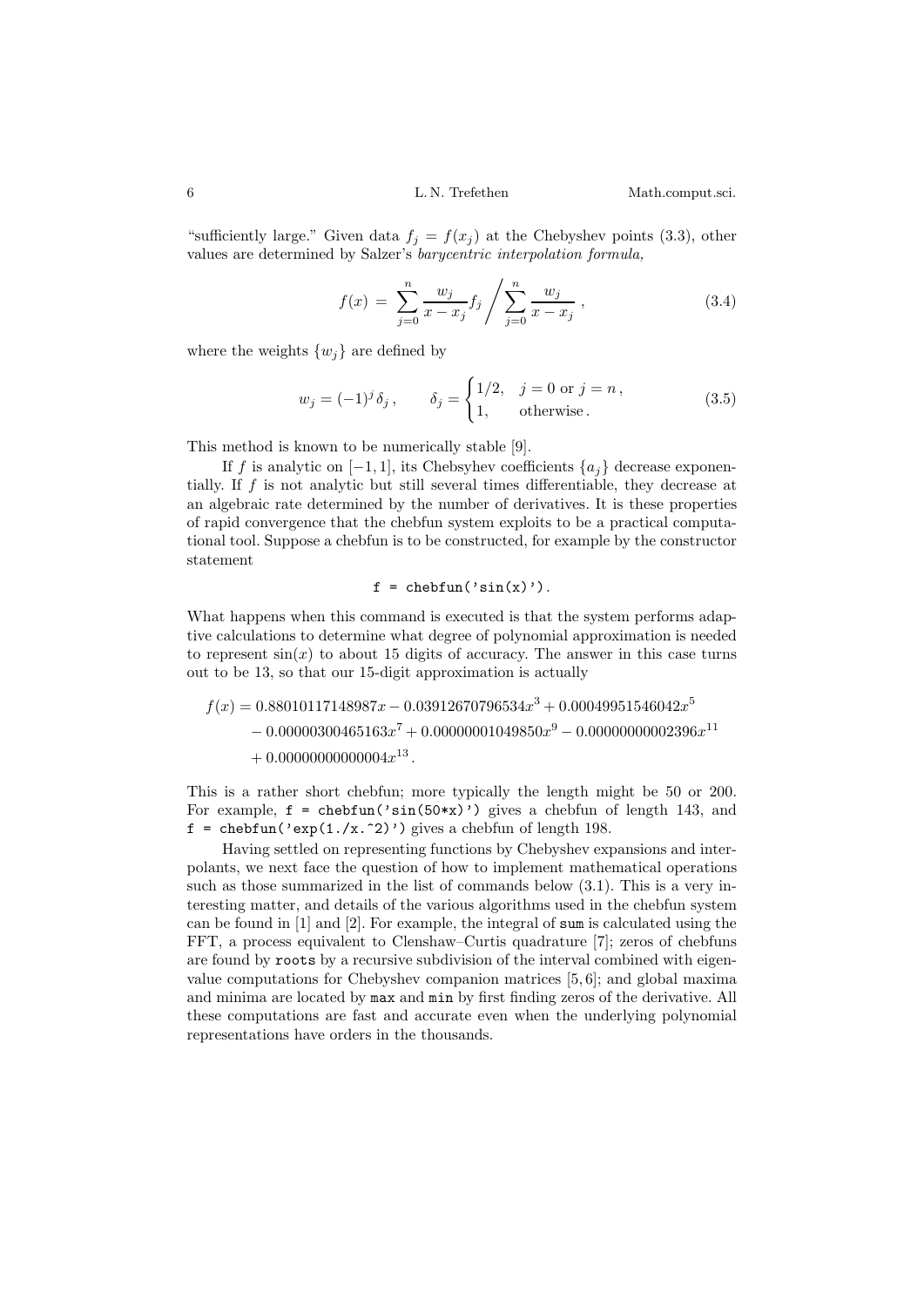#### **4. Taming the combinatorial explosion**

As mentioned earlier, when two 53-bit numbers are multiplied, an exact result would typically require 106 bits, but floating-point arithmetic rounds this to 53. The chebfun system implements an analogous compression for polynomial approximations of functions as opposed to binary approximations of numbers. For example, suppose  $X$  is the chebfun corresponding to the linear function  $x$ . If we execute the commands

$$
f = \sin(X), \quad g = \cos(X), \quad h = f \cdot * g,
$$

we find that the chebfuns  $f$  and  $g$  have degrees 13 and 14, respectively. One might expect their product to have degree  $27$ , but in fact, h has degree only 17. This happens because at every step, the system automatically discards Chebyshev coefficients that are below machine precision—just as floating-point arithmetic discards bits below the 53rd. The degree grows only as the complexity of the functions involved genuinely grows, as measured on the scale of machine epsilon.

Here is an example to illustrate how this may contain the explosion of polynomial degrees. The MATLAB program

```
f = \text{chebfun('sin(pix)');}s = f;
for j = 1:15f = (3/4)*(1 - 2*f.^{4});s = s + f;end
plot(s)
```
begins by constructing a chebfun f corresponding to the function  $sin(\pi x)$ , with degree 19. Then it takes fifteen steps of an iteration that raises the current  $f$  to the 4th power at each step. The result after about half a second on my workstation is a rather complicated chebfun, of degree 3400, which looks like this:



The degree 3400 may seem high, but it is very low compared to what it would be if the fourth powers were computed without dropping small coefficients, namely  $19 \times 4^{15} = 20,401,094,656!$  Thus the complexity has been curtailed drastically, yet with little loss of accuracy. In fact, the command introots(s-8) now takes about 8 seconds to compute the twelve values in  $[-1, 1]$  at which  $s = 8$ :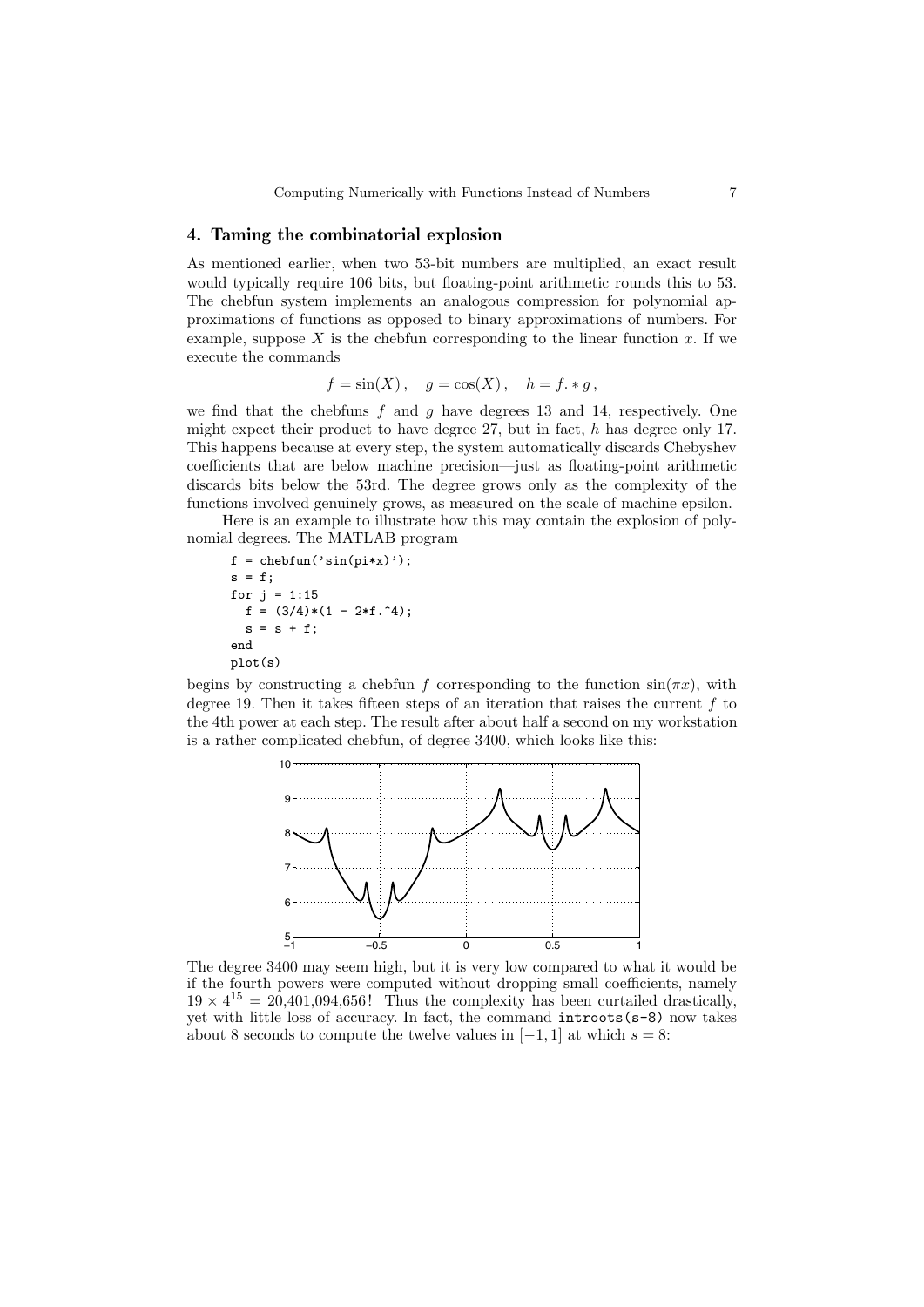8 L. N. Trefethen Math.comput.sci.

-0.99293210741191 -0.81624993429018 -0.79888672972343 -0.20111327027657 -0.18375006570983 -0.00706789258810 0.34669612041826 0.40161707348209 0.44226948963247 0.55773051036753 0.59838292651791 0.65330387958174

Applying the 15-step iteration to these numbers in ordinary floating-point arithmetic gives the results

8.00000000000002 7.99999999999992 7.99999999999993 7.99999999999993 8.00000000000009 7.99999999999999 8.00000000000001 7.99999999999997 7.99999999999998 7.99999999999998 7.99999999999997 8.00000000000001

The fact that these numbers are so close to 8 reveals that the chebfun computation has retained close to machine accuracy throughout.

What is the integral of  $s$ ? The command  $sum(s)$  prints 15.26548382582675 in less than one-hundredth of of a second. All of these digits are correct, for the exact answer is 15.26548382582674700943 .... This result was supplied to me by Rob Corless based on 200-digit numerical calculations in Maple and confirmed by Thomas Schmelzer using a different method implemented in Mathematica.

# **5. Normwise backward stability and condition (3.1)**

There is no doubt that the chebfun system can do remarkable things. Computing the integral of the function shown in the figure of the last section is a good example, a difficult calculation carried out successfully in a fraction of a second, and the reader is encouraged to download the system from [3] and explore other examples. One would like to go beyond examples, however, and develop a rigorous and general analysis of the prospects for a system like this. A good starting point would be the normwise backward stability condition (3.1), and in particular, we believe it is productive to focus on two questions: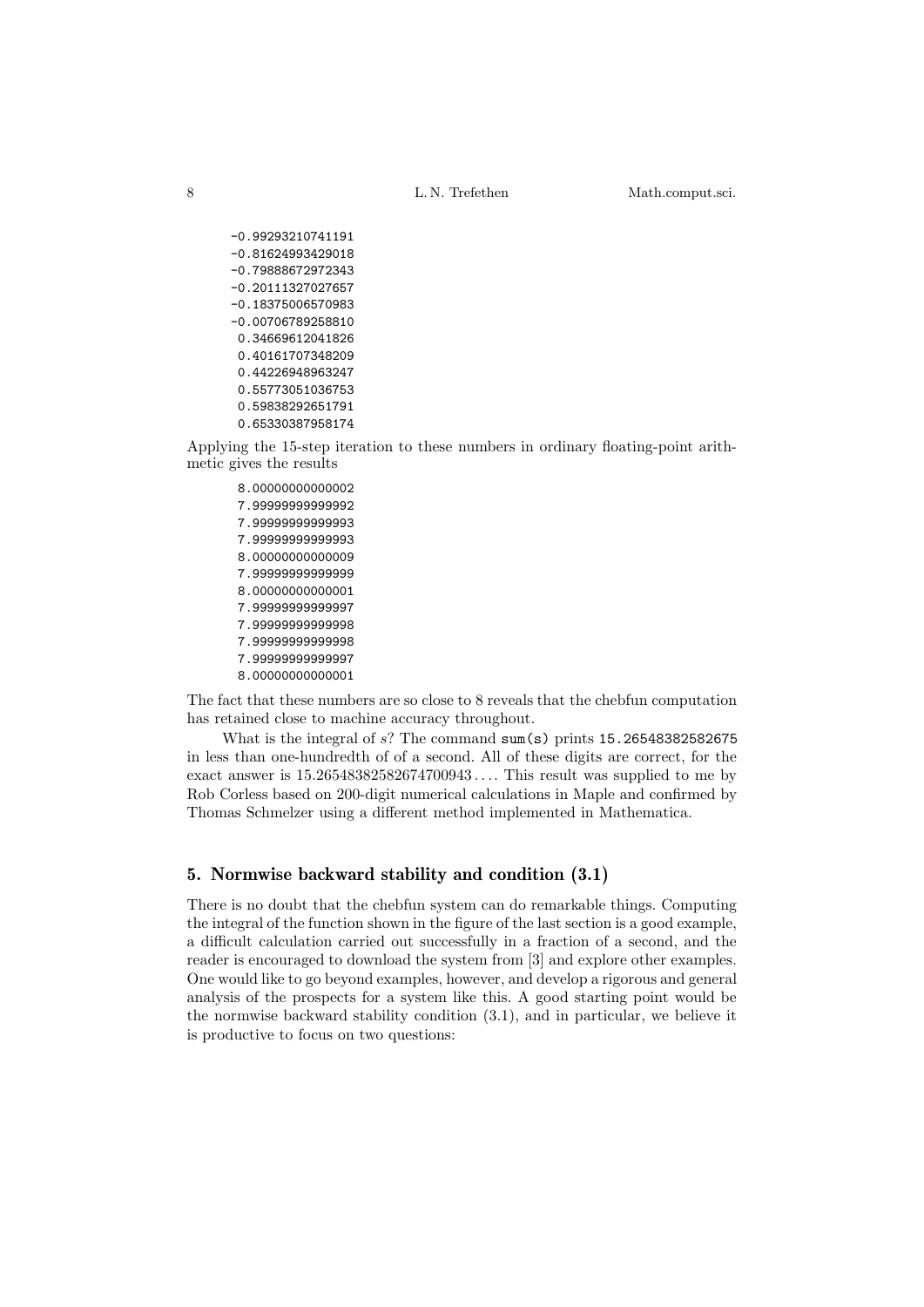- (I) How close does the chebfun system come to achieving (3.1)?
- (II) What are the implications of this condition?

The answer to (I) appears to be that the chebfun system does satisfy (3.1), at least for the basic operations  $+,-, \times, /$ . This has not been proved formally and it is a project for us in the near future to carry out a proof, making minor modifications in the code as necessary to make this possible. To explain how (3.1) can hold, let us imagine as a slight simplification that each chebfun is represented precisely by a finite Chebyshev series with floating-point coefficients (instead of values at Chebyshev points). The property  $(3.1)$  for  $+$  and  $-$  appears to follow from the corresponding properties for addition and subtraction of floating-point numbers, together with the numerical stability of barycentric interpolation [9]. For multiplication, the argument is only slightly more complicated, since again the operation comes down to one of Chebyshev coefficients. The more challenging fundamental operation is division, for in this case the quotient  $f/g$  is sampled pointwise at various Chebyshev points and then a new Chebyshev series is constructed by the adaptive process used generally for chebfun construction. It is not clear that the current code contains safeguards enough to give a guarantee of (3.1), but if not, we believe this will be achievable with small modifications.

It will also be important to consider analogues of (3.1) for other chebfun operations besides  $+,- \times, /$ . These will have to be addressed on a case-by-case basis, but it appears that in most cases such analogues will hold.

This brings us to  $(II)$ , the question of the implications of  $(3.1)$ . The easier part of the answer, at least for numerical analysts familiar with backward error analysis, is to understand exactly what the property (3.1) does and does not assert about numerical accuracy. A crucial fact is that the bound involves the global norms of the function  $f$  and  $g$ , not their values at particular points. Returning to the problem of sign anomalies discussed at the end of  $\S$ 2, for example, we may note that if two chebfuns f and g give  $(f - g)(x) < 0$  at a point x, then from (3.1) we cannot conclude that  $f(x) < g(x)$ . We can conclude, however, that there are nearby chebfuns  $\tilde{f}$  and  $\tilde{g}$  with  $\tilde{f}(x) < \tilde{g}(x)$ . This is related to the "zero" problem" that comes up throughout the theory of real computation [17]. It is well known that the problem of determining the sign of a difference of real numbers with guaranteed accuracy poses difficulties. However, the chebfun system makes no claim to overcome these difficulties: the normwise condition (3.1) promises less.

Does it promise enough to be useful? What strings of computations in a system satisfying (3.1) at each step can be expected to be satisfactory? This is nothing less than the problem of *stability of chebfun algorithms,* and it is a major topic for future research. Certainly there may be be applications where (3.1) is not enough to imply what one would like, typically for reasons related to the zero problem. For example, this may happen in some problems of geometry, where arbitrarily small coordinate errors may make the the difference between two bodies intersecting or not intersecting, or between convex and concave. The aim of the field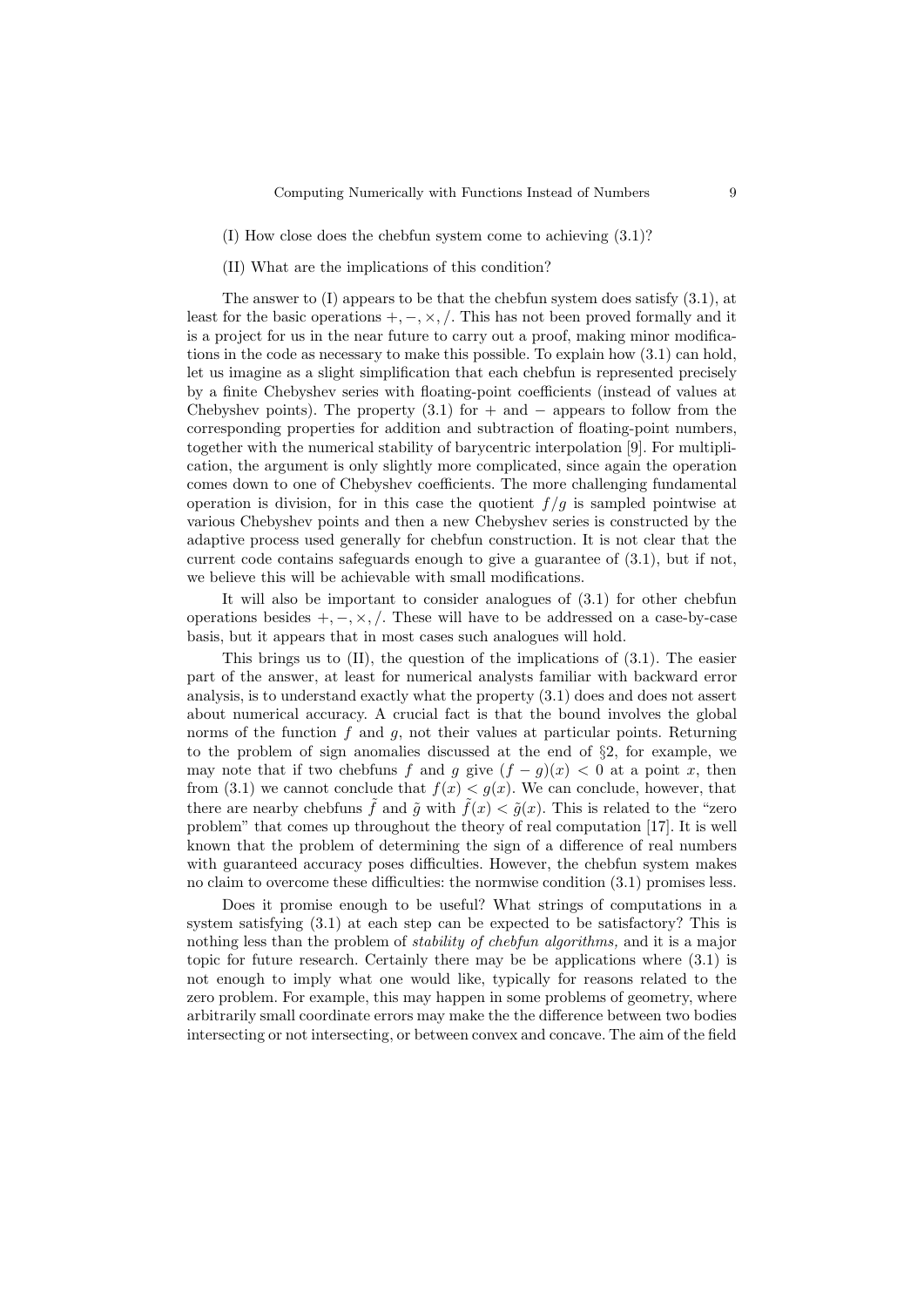known as Exact Geometric Computation is to delineate problems that face such challenges and to find ways to overcome them [16]. On the other hand, generations of numerical analysts have found that such difficulties are by no means universal, that the backward stability condition (2.2) for floating-point arithmetic is sufficient to ensure success for many scientific computations. In the future our aim will be to determine how far this conclusion carries over to condition (3.1) for chebfuns.

# **6. Discussion**

The chebfun class is a powerful system for dealing with smooth functions on  $[-1, 1]$ , and Zachary Battles' successor Ricardo Pachón is in the process of extending it to more realistic situations such as piecewise-continuous functions on arbitrary intervals and functions with poles. With further research and program development we hope soon to prove that the system does indeed live up to the model (3.1), as discussed in §5. The deeper point of this brief article, however, is to put forward a vision that is not tied specifically to Chebyshev expansions or to other details of the chebfun system. The vision is that a good deal of what is normally regarded as "symbolic" computing can be done numerically, with a potentially vast gain in computer time and memory. And what does "numerically" ultimately mean? It means pruning an algebraic representation at every step rather than just once at the end of all the steps.

#### **Acknowledgements**

I am grateful to Zachary Battles, Richard Brent, Ricardo Pachón, and Chee Yap for their advice, and to Rob Corless and Thomas Schmelzer for their Maple and Mathematica wizardry in the example of §4.

### **References**

- [1] Z. Battles, *Numerical linear algebra for continuous functions*, DPhil thesis, Oxford University Computing Laboratory, 2006.
- [2] Z. Battles and L. N. Trefethen, *An extension of MATLAB to continuous functions and operators*, SIAM J. Sci. Comp. 25 (2004), 1743–1770.
- [3] Z. Battles and L. N. Trefethen, chebfun software, available at http://www.comlab.ox.ac.uk/chebfun/.
- [4] J.-P. Berrut and L. N. Trefethen, *Barycentric Lagrange interpolation*, SIAM Review 46 (2004), 501–517.
- [5] J. A. Boyd, *Computing zeros on a real interval through Chebyshev expansion and polynomial rootfinding*, SIAM J. Numer. Anal. 40 (2002), 1666–1682.
- [6] D. Day and L. Romero, *Roots of polynomials expressed in terms of orthogonal polynomials*, SIAM J. Numer. Anal. 43 (2005), 1969–1987.